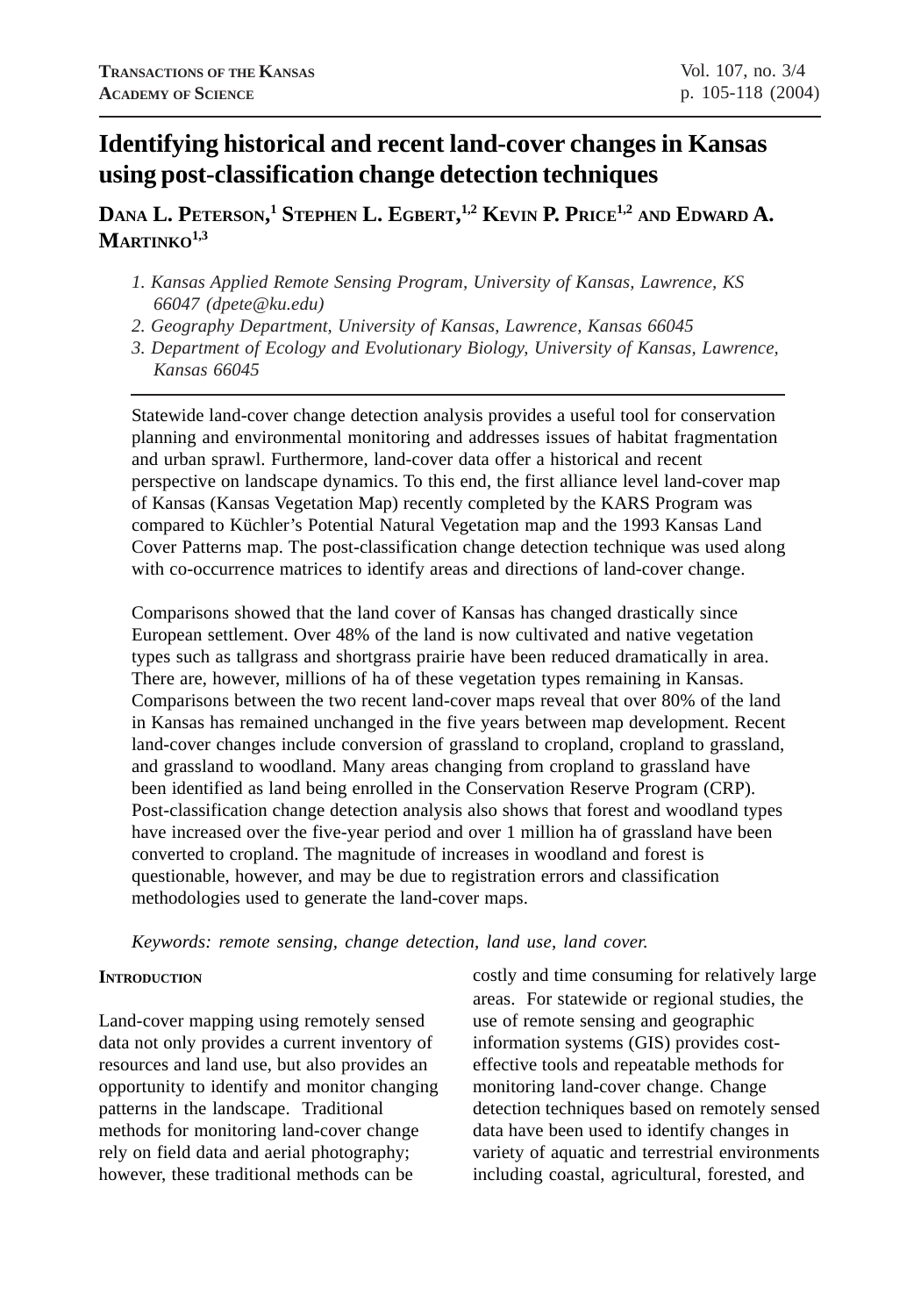urban areas (Berlanga-Robles and Ruiz-Luna 2002; Howarth and Wickware 1981; Mas 1999; Palandro et al. 2003). Loveland et al. (1999) are working currently on the first national-level change detection project. The land Cover Trends Project uses five dates of satellite data to assess land-use and landcover changes occurring during the past 30 years. The Environmental Protection Agency and the United States Geological Survey (USGS) are collaborating in this research effort to identify rates, causes, and consequences of land-use and land-cover change for the coterminous United States.

The post-classification change detection technique is one of many change detection methods used by remote sensing scientists. The post-classification comparison technique compares, on a pixel-by-pixel basis, multiple maps created from remotely sensed data collected at different times. This change detection technique not only identifies areas of change, but also provides directional information of the observed change (Jensen 1996).

The Kansas Applied Remote Sensing (KARS) program recently completed the Kansas Vegetation Map (KV) (Egbert et al. 2001; Stewart et al. 2000), an alliance level landcover map as part of the Kansas Gap Analysis Project (GAP). To provide a historical perspective of land-cover change, Küchler's Potential Natural Vegetation (KPNV) map (Küchler 1974) was compared with the Kansas Vegetation Map. Küchler's Potential Natural Vegetation map provides estimated land-cover information prior to European settlement. The comparison provides insight to anthropogenic and naturally driven landcover changes in Kansas over approximately the past 150 years.

In 1993, the KARS program completed the Kansas Land Cover Patterns (KLCP) map, a modified Anderson Level I classification derived from Landsat Thematic Mapper

imagery (Whistler et al. 1995). Comparing the two land-cover maps generated by KARS provides an opportunity to monitor more recent land-cover changes in Kansas. Postclassification change detection analysis was performed using the georegistered land-cover maps of Kansas.

# **METHODOLOGY Mapping historical land-cover change**

A comparison of the KPNV and KV maps provides a general overview of historical landcover change in Kansas. A 1:800,000 KPNV printed map was manually digitized, resulting in a digital vector file. The vector file was then converted to a raster data file with a 30 m cell size for map comparison purposes. Given the small scale of the KPNV map, digitizing efforts likely resulted in linear inaccuracies of the defined vegetation boundaries. Nonetheless, the vast spatial extent of the vegetation regions defined somewhat subjectively by Küchler, still provides an accurate, regional account of historical landcover change when compared to the KV map.

For comparison purposes, the KPNV map was recoded to eight classes (shortgrass prairie, mixed prairie, tallgrass prairie, oak-hickory forest, floodplain vegetation, transition of mixed and tallgrass prairie, mosaic of tallgrass prairie and forest, and lakes and reservoirs). Next, the KV map was recoded to best match the corresponding KPNV classes. A co-occurrence matrix was generated to quantify agreement (no change) and disagreement (change) between the two landcover maps.

#### **Mapping recent land-cover change**

Comparing the KPNV data with the KV data illustrates how the Kansas landscape has changed since European settlement, but fails to identify the most recent land-cover changes. Therefore, the KLCP map was compared with the KV land-cover map to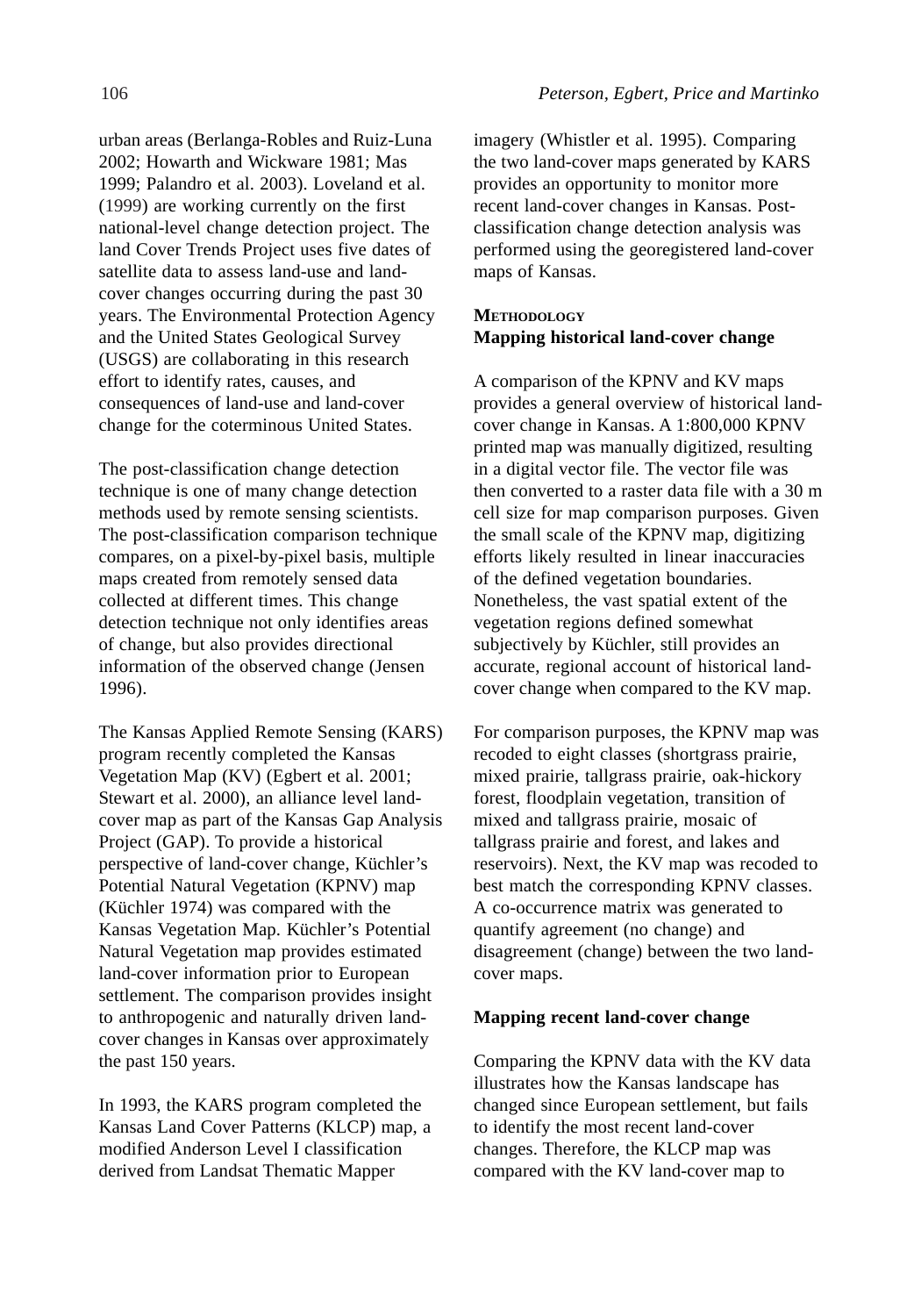identify recent trends in land-cover change. Since the KLCP classes were more general than the KV map, the KV land-cover classes were recoded to correspond to the KLCP land-cover classes.

A co-occurrence matrix quantified agreement and disagreement between the two land-cover maps. Disagreement between the two landcover maps indicates potential recent changes in land-cover. While a co-occurrence matrix quantifies change, it does not provide a visual representation of land-use/land-cover change. Therefore, a change detection matrix function was used to generate an image with pixels coded to reflect directional change. Each combination of change or no change was coded to a unique value. For example, pixels mapped grasslands in the KLCP map and cropland in the KV map were coded as class 2 on the change map where as pixels mapped as cropland in both land-cover maps were coded as class 7.

#### **Kansas vegetation maps**

#### *Küchler's Potential Natural Vegetation*

*(KPNV) map.* Küchler's potential vegetation classification system divides Kansas' landcover into four major classes: prairies; forests; mosaics, transitions, and boundaries; and lakes and reservoirs. Within each vegetation class, Küchler divides the vegetation into two levels of subclasses (Fig. 1). In the first subclass level, the prairie class is divided into three zones from east to west: tallgrass prairies, mixed prairies and shortgrass prairies. The forest class consists of oakhickory forests and floodplain vegetation. The mosaics, transitions, and boundaries class consists of transitional zones of vegetation or mosaics of multiple vegetation types. Küchler mapped the potential vegetation of Kansas using library sources along with field and laboratory data (Küchler 1974). Geology, soils, topography, and climate data combined with field observation were key to the development of this vegetation map.

On Küchler's map, oak-hickory forests are concentrated in the eastern third of the state, and floodplain vegetation is concentrated along waterways throughout the state (Fig. 1). The prairies divide Kansas into three eastwest zones. Shortgrass prairie dominates the western third of Kansas, mixed prairie dominates the central third, and tallgrass prairie the eastern third of Kansas. Mixed prairie intermixes with shortgrass prairie in the west and tallgrass prairie in the east. Sand prairies are found in the south-central and southwestern regions of Kansas. As its name suggests, sand prairie typically occurs on sandy soils and often intermixes with the other prairie types in the area. Of the four prairie types, sand prairie is the smallest mapped prairie type.

*Kansas Land Cover Patterns (KLCP) map.* The Kansas Land Cover Patterns map was created using an unsupervised classification approach on single-date (16 images) Landsat Thematic Mapper (TM) imagery dating from 1988 to 1991 (Whistler et al. 1995). The TM data were subset to the county level creating 105 subsets. Unsupervised classification based on ISODATA clustering was used to map ten land-use/land-cover classes: five urban classes (residential, commercial/industrial, open land, woodland, and water) and five rural classes (cropland, rangeland, woodland, water, and other) (Fig. 2). The thematic image for each county was then generalized to a 2 hectare (ha) minimum mapping unit (MMU). The county land-cover maps were then geometrically rectified to geographic coordinates and edge matched to create a statewide land-cover map.

Classification accuracy assessments were conducted on a county-level basis. Aerial photography was compared to the countylevel maps to determine map accuracy levels. Sample sites were systematically selected with a minimum of 5% of the total county area sampled. The sample sites were manually digitized and interpreted from the aerial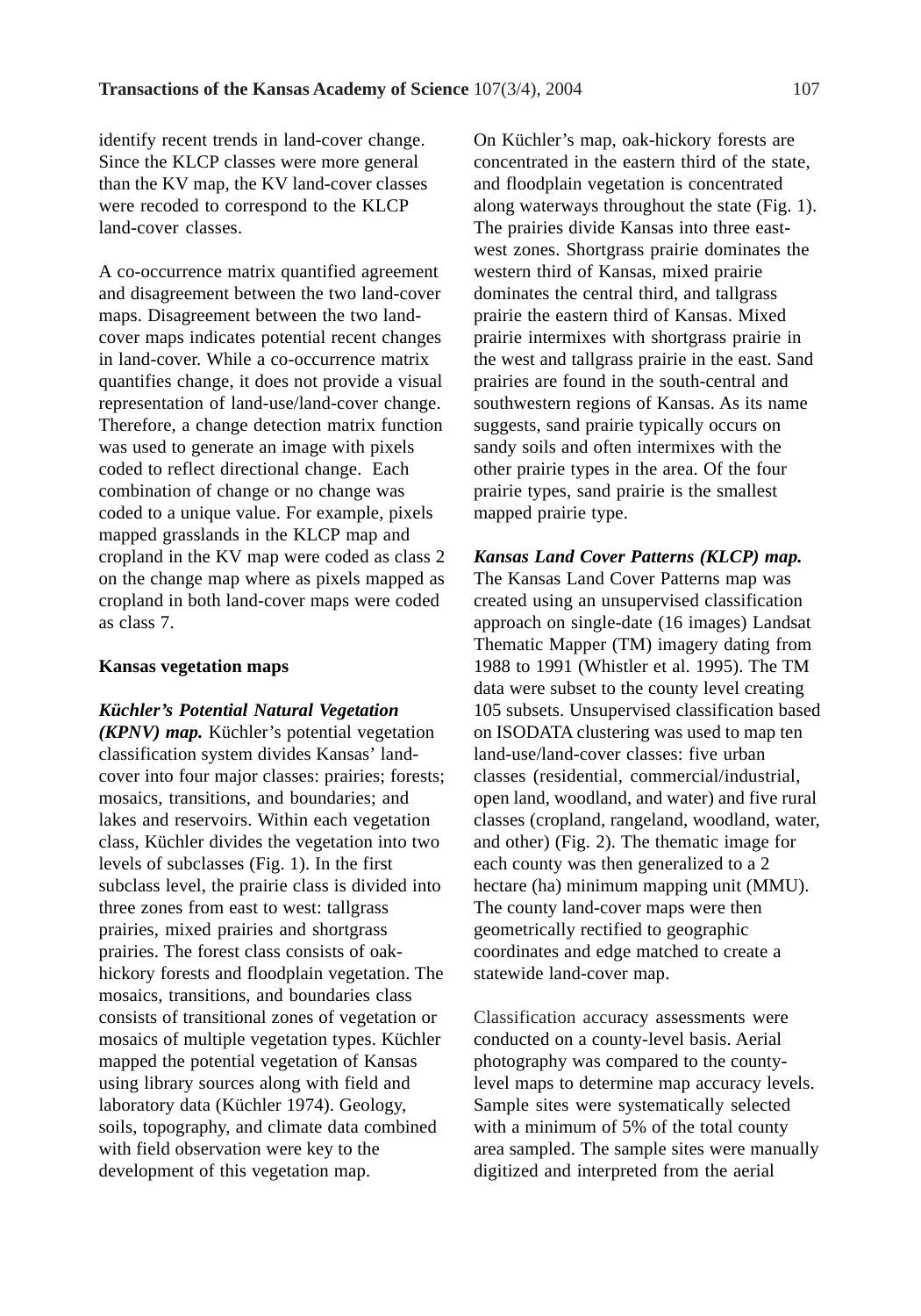photography. The statewide land-cover map had an overall accuracy of 91% (Whistler et al. 1995).

The KCLP map shows that cropland and grasslands are the two dominant land-cover types in Kansas (Fig. 2). Woodland covers a relatively small area and is concentrated in the eastern half of Kansas and along stream corridors in central and western Kansas. Cropland dominates central and western Kansas, more so than in eastern Kansas. Large extents of grassland are scattered throughout the state with the largest extent located in the Flint Hills.

*Kansas Vegetation (KV) map.* The Kansas Vegetation Map was created using a hybrid two-stage classification approach on multitemporal Landsat Thematic Mapper data. Forty-eight Landsat Thematic Mapper scenes dating from 1992 to 1996 were acquired to provide multitemporal (spring, summer, and fall) coverage of the state. Fortyone land-cover classes were mapped including 38 alliance-level vegetation classes, cropland, urban and water (Lauver et al. 1999; Egbert et al. 2001) (Fig. 3). An alliance is defined as an aggregation of community types where the same dominant species and physiognomy exist (Lauver et al. 1999). In the vegetation classification hierarchy, the alliance level resides between the formation level and community level with the community level being more detailed.

Land-use/land-cover in each multitemporal image was mapped using a two-stage hybrid classification approach. The first stage (unsupervised classification) separated cropland from natural vegetation. The second stage (supervised) mapped the natural vegetation class into the 38 alliance-level vegetation classes. Over 3500 field sites visited during the summers of 1996 to 1998 were used to train the classification algorithm. Following the supervised classification process, the land-cover maps were generalized to a minimum mapping unit of 2 ha. Lastly, the sixteen image-based vegetation maps were mosaicked to create a statewide vegetation map.

A number of post-hoc techniques were used to refine the statewide map as determined by ecologists/biologists and by remote sensing scientists from the Kansas Biological Survey and KARS Program, respectively. Refinements were conducted on a statewide, regional, county, or scene-by-scene basis, depending on the refinement performed. Ancillary data such as geology, soils, and hydrography were used to refine the landcover map.

Map accuracy levels were assessed by landcover type and were reported along with overall accuracy, and the Kappa statistic. Accuracy levels were calculated by comparing the classified data with 828 field sites that were collected throughout the state in 2000. Error matrices were generated at three classification levels: the alliance level, formation, and Anderson Level I. Overall accuracy levels for the state at Anderson Level I, formation, and alliance level were 88%, 65%, and 52%, respectively (Egbert et al. 2001). An Anderson Level I classification is a commonly used land-use and land-cover USGS classification system consisting of nine general classes (urban, agriculture, rangeland, forest, water, wetland, barren, tundra, and perennial snow or ice). Anderson's classification system is a hierarchy of classification levels (e.g. Anderson Level II and Level III) with more detailed land-use/land-cover classes with each numeric increase (Anderson et al. 1976).

The Kansas Vegetation Map is the first alliance-level land-cover map of Kansas. The map indicates cropland and grassland dominate the Kansas landscape (Fig. 3). Of the grassland types remaining in Kansas, there is a mixture of non-native grasslands, former cropland enrolled in the Conservation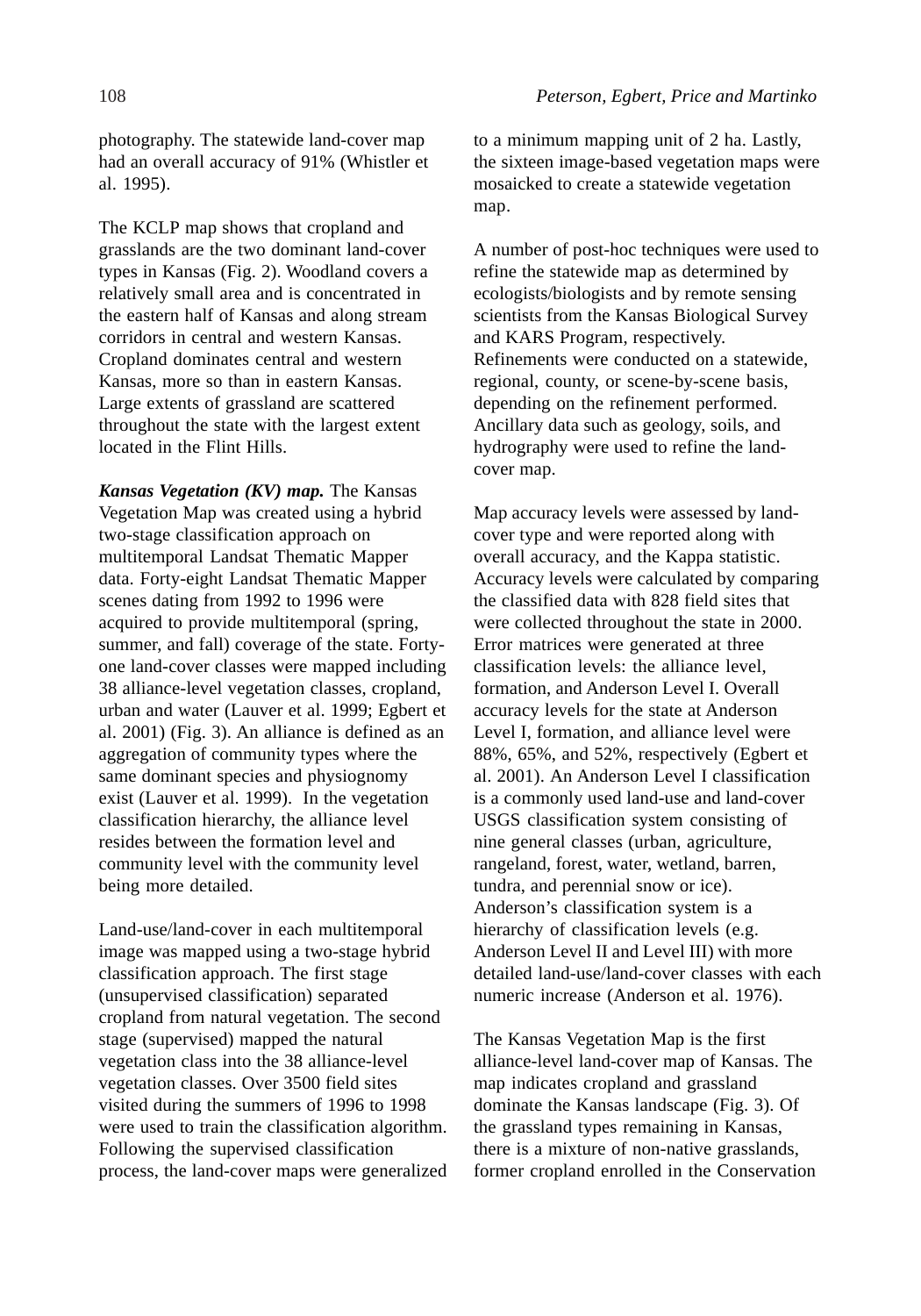

Figure 1. Küchler's (1974) Potential Natural Vegetation (KPNV) map of Kansas. Classes are coded to dominant prairie and forest types.

Reserve Program and native prairies including tallgrass, mixed, and shortgrass prairie that follow an east-west gradient similar to the KPNV and KLCP maps. Forest and woodland land-cover types are concentrated in eastern Kansas and along stream corridors in central and western Kansas.

## **RESULTS AND DISCUSSION Historical land-cover change**

According to the KPNV map, tallgrass prairie (including mosaic and transition zones) once covered up to 36% of the state (Table 1). The KV map shows that nearly half of the potential tallgrass prairie region has changed to either cropland, non-native grassland, or to land enrolled in the CRP (Fig. 4c; Table 2). Of the three major prairie types shown, tallgrass prairie has the highest percentage changing to non-native grasslands (~11%). Other dominant alliance level land-cover

types within the tallgrass prairie region include oak-hickory forest  $(-2%)$  and ashelm-hackberry floodplain forest (~2%). The KV database estimates that 2.8 million ha of tallgrass prairie remain and cover 13.1% of the state (Fig. 4c).

| Table 1. Statewide areas and percentages |
|------------------------------------------|
| obtained from the KPNV database.         |

| Land-cover type                 | <b>Hectares</b> | % Area |
|---------------------------------|-----------------|--------|
| Shortgrass prairie              | 3,549,048       | 16.7   |
| Mixed prairie                   | 5,976,878       | 28.1   |
| Tallgrass prairie               | 6,328,069       | 29.7   |
| Sand prairie                    | 1,223,678       | 5.7    |
| Forests                         | 477,438         | 2.2    |
| Floodplain vegetation           | 2,336,220       | 11.0   |
| Transition of mixed & tallgrass | 687,342         | 3.2    |
| Mosaic of tallgrass & forest    | 728,295         | 3.4    |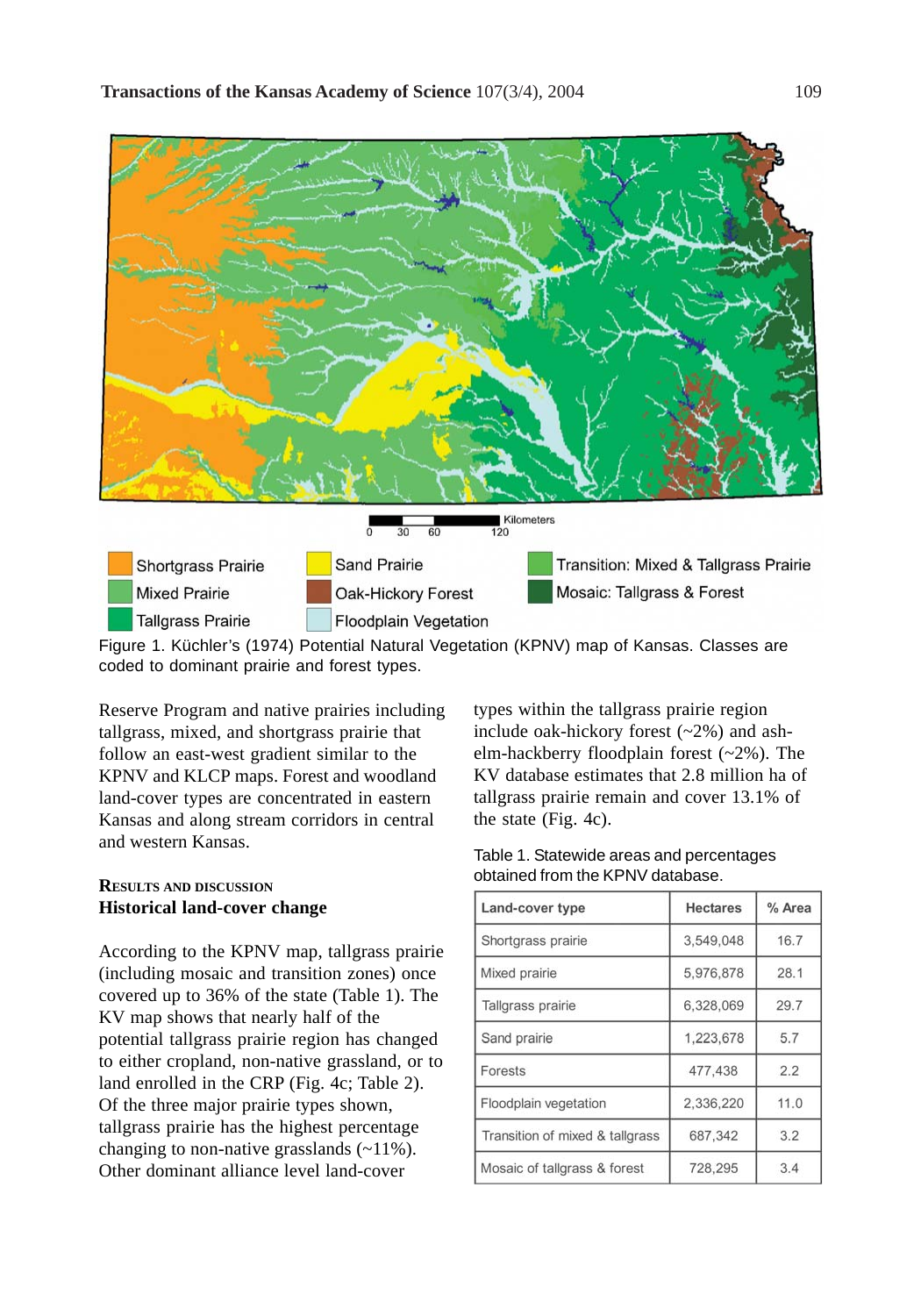

Figure 2. Kansas Land-Cover Patterns (KLCP) map produced using single date Landsat Thematic Mapper imagery. For the change detection analysis, the number of land-use/land-cover classes was recoded from ten to six.

The KPNV map indicates mixed and tallgrass prairie formerly covered similar percentages of the state (28.1% and 36%, respectively). The KV data show fewer hectares of mixed than tallgrass prairie remain in Kansas; 2.01 million ha of mixed prairie remain in Kansas, covering 9.8% of the state. According to the co-occurrence matrix, more mixed prairie has been converted to cropland than tallgrass prairie. This is because most of the remaining tallgrass prairie is located on rocky substrate (e.g. in the Flint Hills), making it less desirable for cultivation and more suitable for livestock grazing purposes. Other dominant alliance vegetation types currently found within the mixed prairie region include western wheatgrass prairie (~4%) and mixed prairie disturbed (~2%) (Fig. 4b).

Additionally, the KPNV map indicates shortgrass prairie once covered 16.7% of Kansas. Over 76% of this area is currently used as cropland and over 8% is enrolled in CRP; the highest percent of CRP occurring among the three dominant prairie regions (Table 2). The KV land-cover map shows that over 757,000 ha of shortgrass prairie remain, covering almost 9% of the state (Fig. 4a). Other native grassland and shrubland vegetation types also occur within this region including western wheatgrass prairie (~1% remains) and sandsage shrubland (~2% remains) (Fig. 4a).

#### **Recent land-cover change**

Both KLCP and KV show that cropland and grasslands dominate the Kansas landscape (Table 3). The KLCP database mapped 52.8% of Kansas as cropland and 42.6% as grasslands. The KV database mapped 48.4% as cropland and 41.7% as grasslands. The KLCP database mapped 2.7% of Kansas as forest/ woodland while the KV database mapped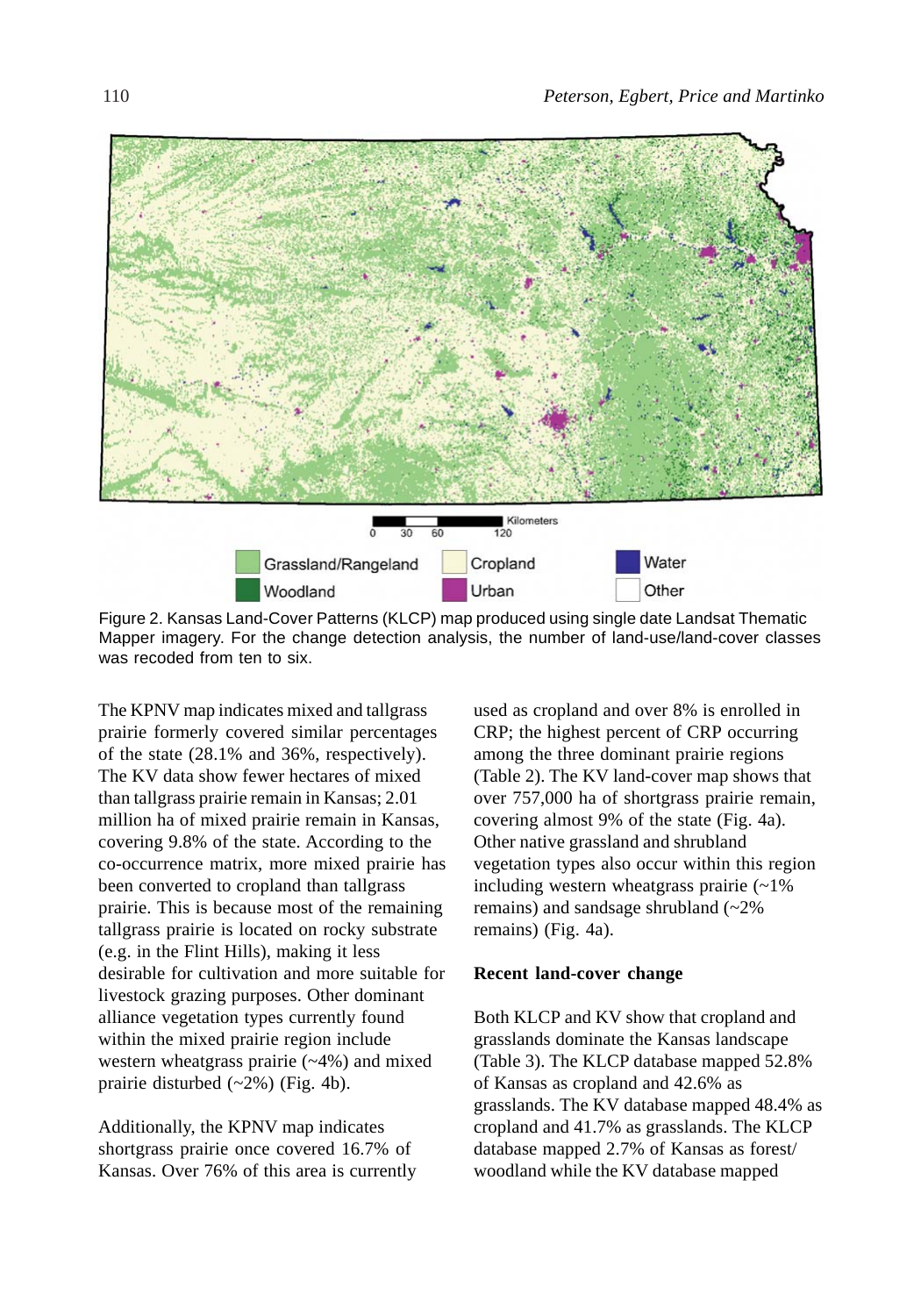

Figure 3. Alliance level Kansas Vegetation (KV) map. The map contains 41 land-use/land-cover classes and was derived using multitemporal Landsat Thematic Mapper satellite imagery. The legend shows dominant land-cover types.

| <b>KPNV</b>                     | KV           |                |         |           |               |  |  |  |
|---------------------------------|--------------|----------------|---------|-----------|---------------|--|--|--|
|                                 | Cropland (%) | Non-native (%) | CRP (%) | Urban (%) | Unchanged (%) |  |  |  |
| Shortgrass prairie              | 75.6         | 0              | 8.6     | 0.3       | 8.8           |  |  |  |
| Mixed prairie                   | 43.4         | 1.7            | 5.0     | 0.2       | 27.1          |  |  |  |
| Tallgrass prairie               | 36.7         | 10.5           | 2.7     | 1.2       | 34.4          |  |  |  |
| Sand prairie                    | 52.7         | 0.3            | 11.2    | 0.3       | 7.7           |  |  |  |
| Oak-hickory forest              | 17.1         | 13.8           | 1.5     | 4.7       | 7.2           |  |  |  |
| Floodplain vegetation           | 53.9         | 3.2            | 3.5     | 2.9       | na            |  |  |  |
| Transition of mixed & tallgrass | 35.7         | 5.3            | 4.2     | 0.2       | 45.3          |  |  |  |
| Mosaic of tallgrass & forest    | 26.0         | 22.8           | 2.5     | 5.6       | na            |  |  |  |

Table 2. Co-occurrence matrix highlighting historical changes in land cover.

8.0%; the largest difference in percentages mapped between the two databases. Urban and water land-cover types increased in the KV

map slightly, suggesting that statewide urban expansion may be occurring at a relatively slow pace.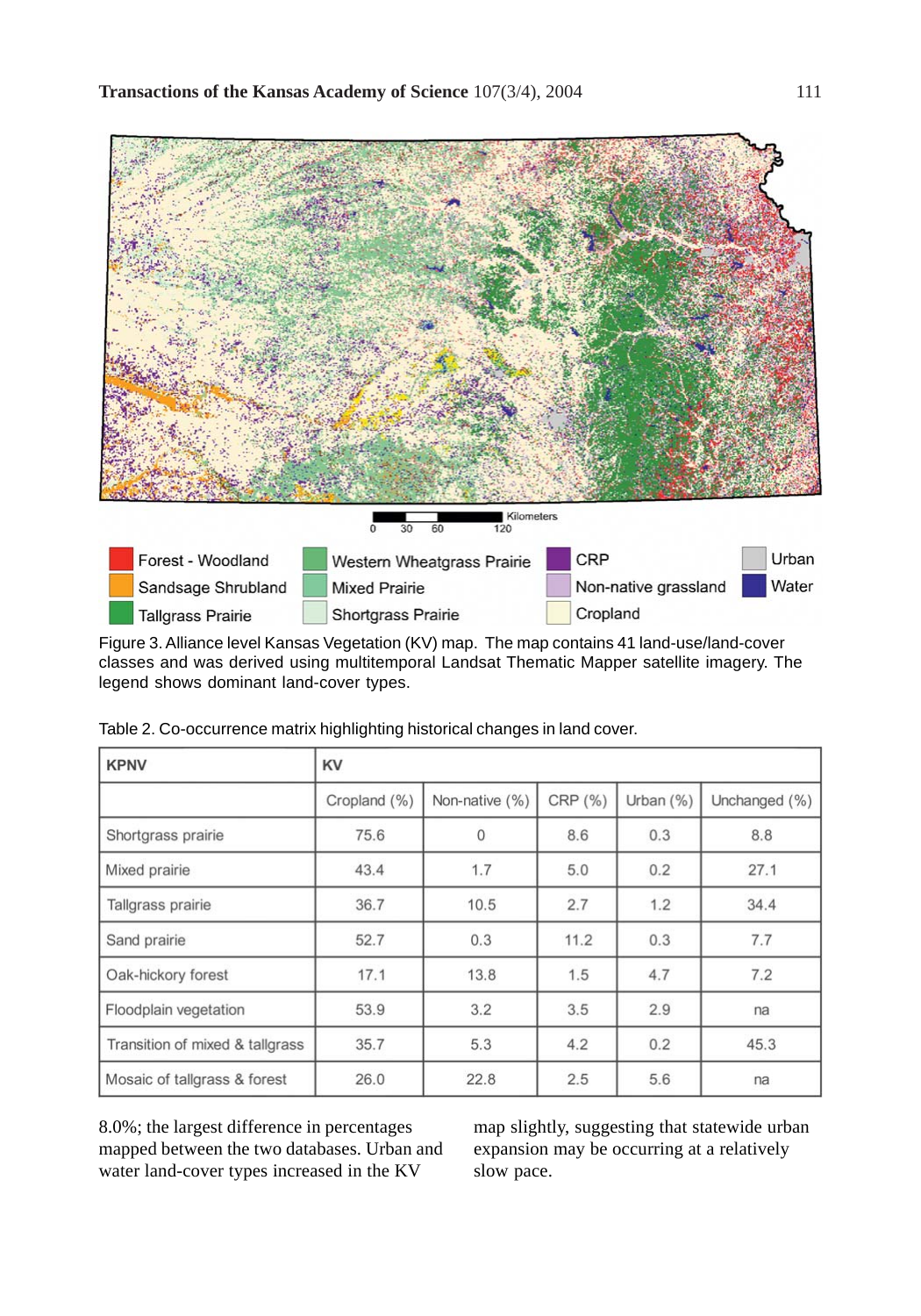

Figure 4. KV alliance level land-use/land-cover types mapped within Küchler's (a) shortgrass prairie, (b) mixed prairie, and (c) tallgrass prairie regions.



Figure 5. Post-classification change detection image showing disagreement between the KLCP and KV maps.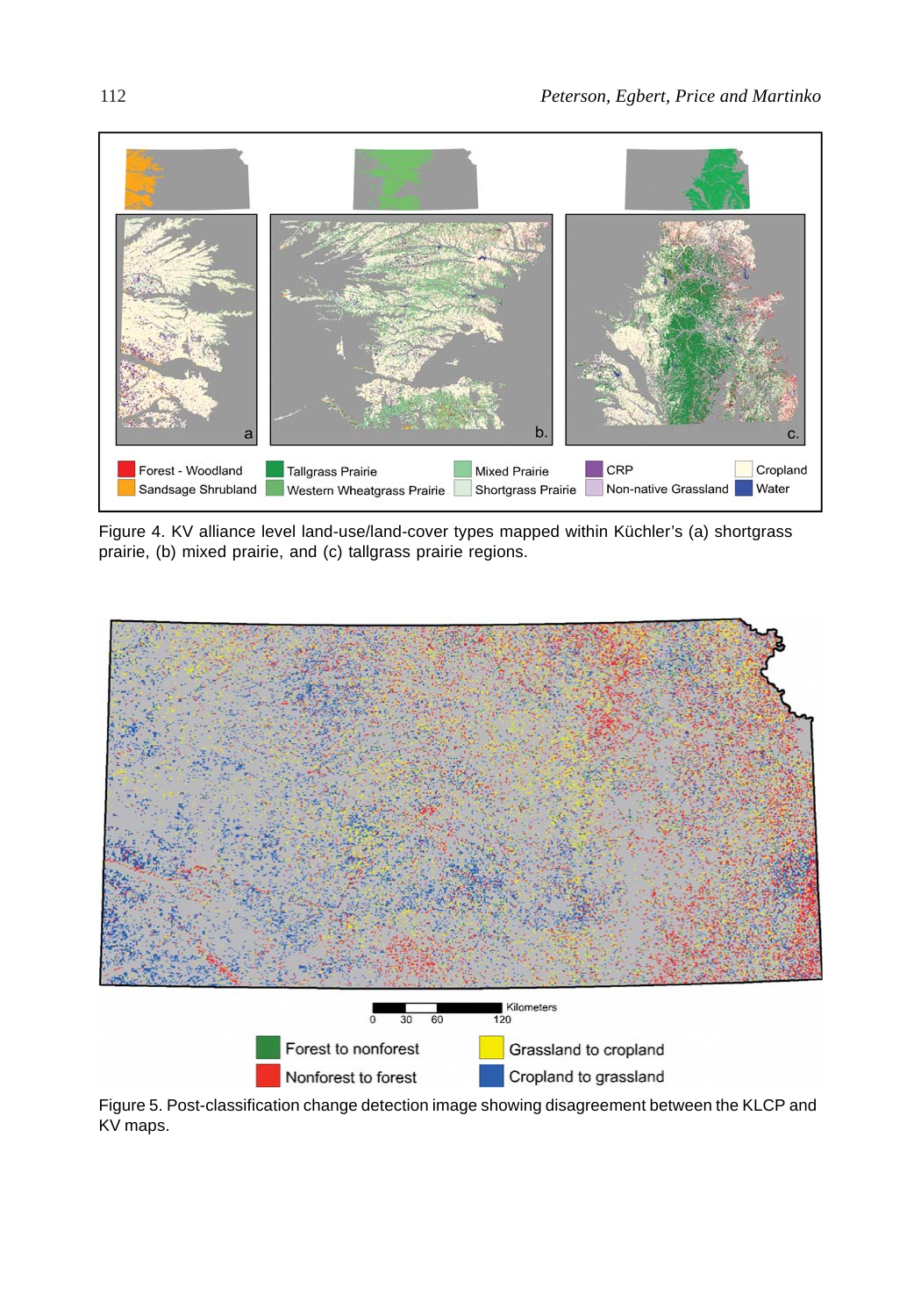| Land-cover type | KLCP       |               | KV         |               |  |
|-----------------|------------|---------------|------------|---------------|--|
|                 | hectares   | $\frac{0}{0}$ | hectares   | $\frac{9}{6}$ |  |
| Grassland       | 9.089,113  | 42.6          | 8,886,156  | 41.7          |  |
| Forest          | 577,032    | 2.7           | 1,713,719  | 8.0           |  |
| Cropland        | 11,245,537 | 52.8          | 10.318,549 | 48.4          |  |
| Urban           | 216,044    | 1.0           | 233,844    | 1.1           |  |
| Water           | 142,741    | 0.7           | 159,892    | 0.8           |  |
| Other           | 41.491     | 0.2           | na         | na            |  |

Table 3. Statewide land-cover estimates from the KLCP and KV databases.

The co-occurrence matrix quantified that 80.3% of Kansas has remained unchanged and 19.7% has potentially changed (Table 4). The change detection image illustrates the spatial extent of the differences or changes in land-cover types presented in the co-occurrence matrix (Fig. 5). The image shows that differences or areas of disagreement between the KLCP and KV data occur throughout Kansas. The largest disagreement occurred between grassland and cropland vegetation classes.

In the change detection image most areas, especially in western Kansas, changing from cropland to grassland appear as relatively large contiguous blocks of land, an expected pattern if large tracts of cropland were reseeded to grassland (Fig. 6). A previous

study by Egbert et al. (1998) showed that postclassification change detection accurately delineated CRP lands in Finney County, Kansas. For our study, areas changing from cropland to grassland or "predicted CRP" were calculated for fifteen selected counties across the state and compared to reported enrollments (USDA 2000) (Table 5). Several counties showed that "predicted CRP" closely matched reported CRP enrollments. For the most part, however, "predicted CRP" overestimated reported CRP enrollments (Table 5).

Just as the change detection image showed areas changing from cropland to grassland, there were also areas changing from grassland to cropland. It should be noted that CRP enrollments do not automatically constitute one-for-one replacements of cropland with grassland. Conservation programs such as CRP frequently suffer from "slippage," a condition describing the simultaneous conversion of grasslands and fallow fields to cropland by producers to offset the crop acreage lost to conservation programs (e.g. Erickson and Collins 1985; Riddell and Skold 1997). According to Leathers and Harrington (2000), slippage rates attributable primarily to CRP in 14 counties in southwestern Kansas averaged 53% annually from 1988 to 1994.

While it is probable that grasslands have been plowed and cultivated in the past 8-10 years, it

| KV                      | <b>KLCP</b>         |      |                 |      |           |      |         |      |         |               |        |               |
|-------------------------|---------------------|------|-----------------|------|-----------|------|---------|------|---------|---------------|--------|---------------|
|                         | Grassland/shrubland |      | Forest/woodland |      | Cropland  |      | Urban   |      | Water   |               | Other  |               |
|                         | ha                  | $\%$ | ha              | $\%$ | ha        | %    | ha      | %    | ha      | $\frac{0}{0}$ | ha     | $\frac{0}{6}$ |
| Grassland/<br>Shrubland | 7,130,012           | 78.4 | 743.348         | 11.6 | 1,653,082 | 14.7 | 1,542   | 0.7  | 7.825   | 5.5           | 26,694 | 64.3          |
| Forest/<br>Woodland     | 867,086             | 9.5  | 458,212         | 79.4 | 374,440   | 3.3  | 763     | 0.4  | 6,720   | 4.7           | 6.417  | 15.5          |
| Cropland                | 1,063,751           | 11.7 | 42.911          | 7.4  | 9.203.043 | 81.8 | 1.153   | 0.5  | 2.019   | 1.4           | 5.611  | 13.5          |
| Urban                   | 8,537               | 0.1  | 1.493           | 0.3  | 7.906     | 0.1  | 212,462 | 98.3 | 1,649   | 1.2           | 1,787  | 4.3           |
| Water                   | 19,709              | 9.5  | 7.513           | 1.3  | 7.035     | 0.1  | 123     | 0.1  | 124,488 | 87.2          | 983    | 15.5          |

Table 4. Co-occurrence matrix comparing the KLCP and KV databases.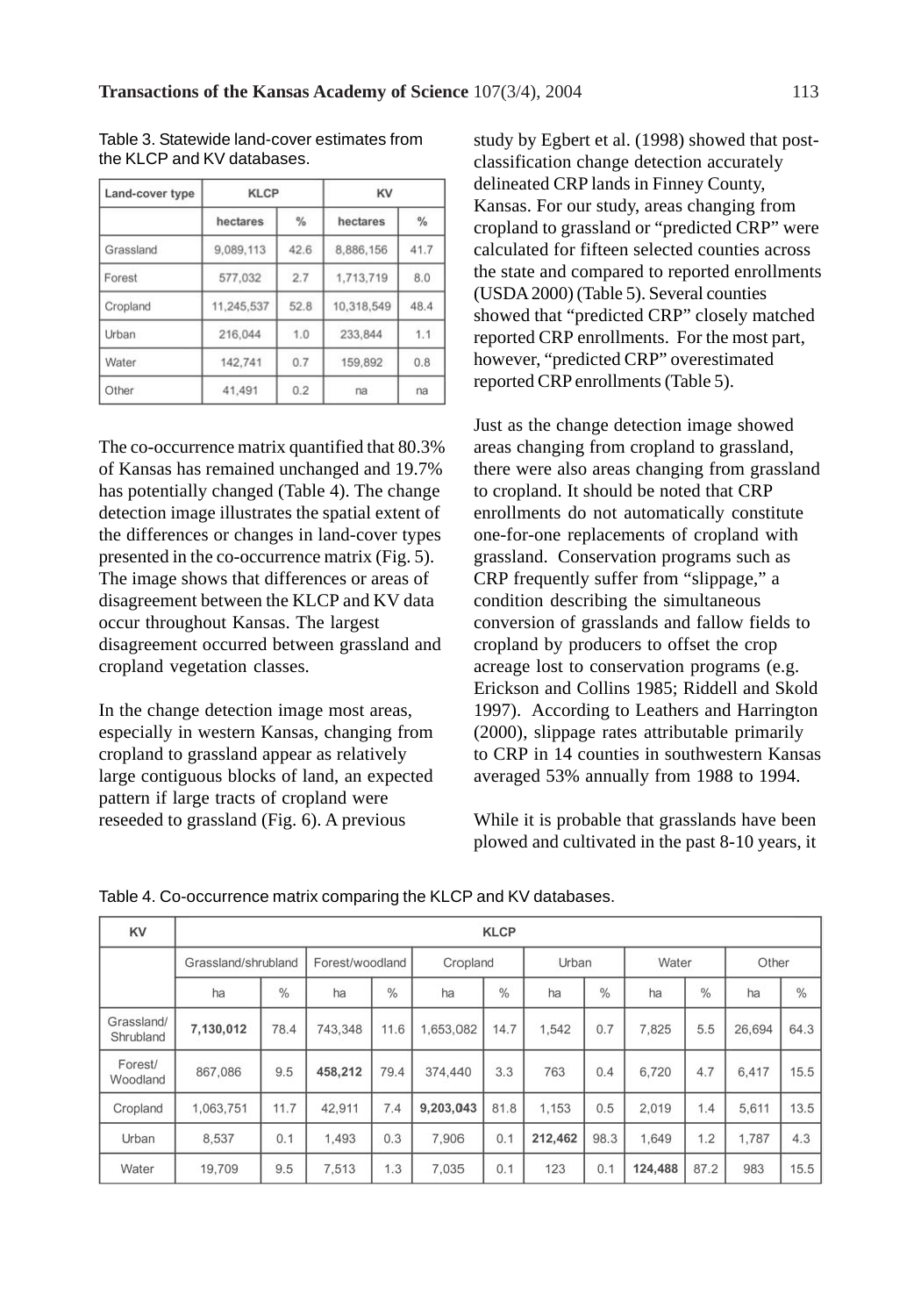



Figure 6. Potential CRP land (shown in black) in southwestern Kansas identified from the postclassification change detection image.





Figure 7. Small slivers of disagreement occurring along cropland or grassland field boundaries may not indicate areas of change, but are likely registration errors between the two maps.

is unlikely that slippage accounts for 1.06 million ha that have been converted as indicated in the change detection image. One should not assume all areas of disagreement between the two databases indicate true landcover change. Registration errors, differences in map class definitions, and image classification errors may also be contributing factors. Registration errors (pixel misalignment) result from comparing two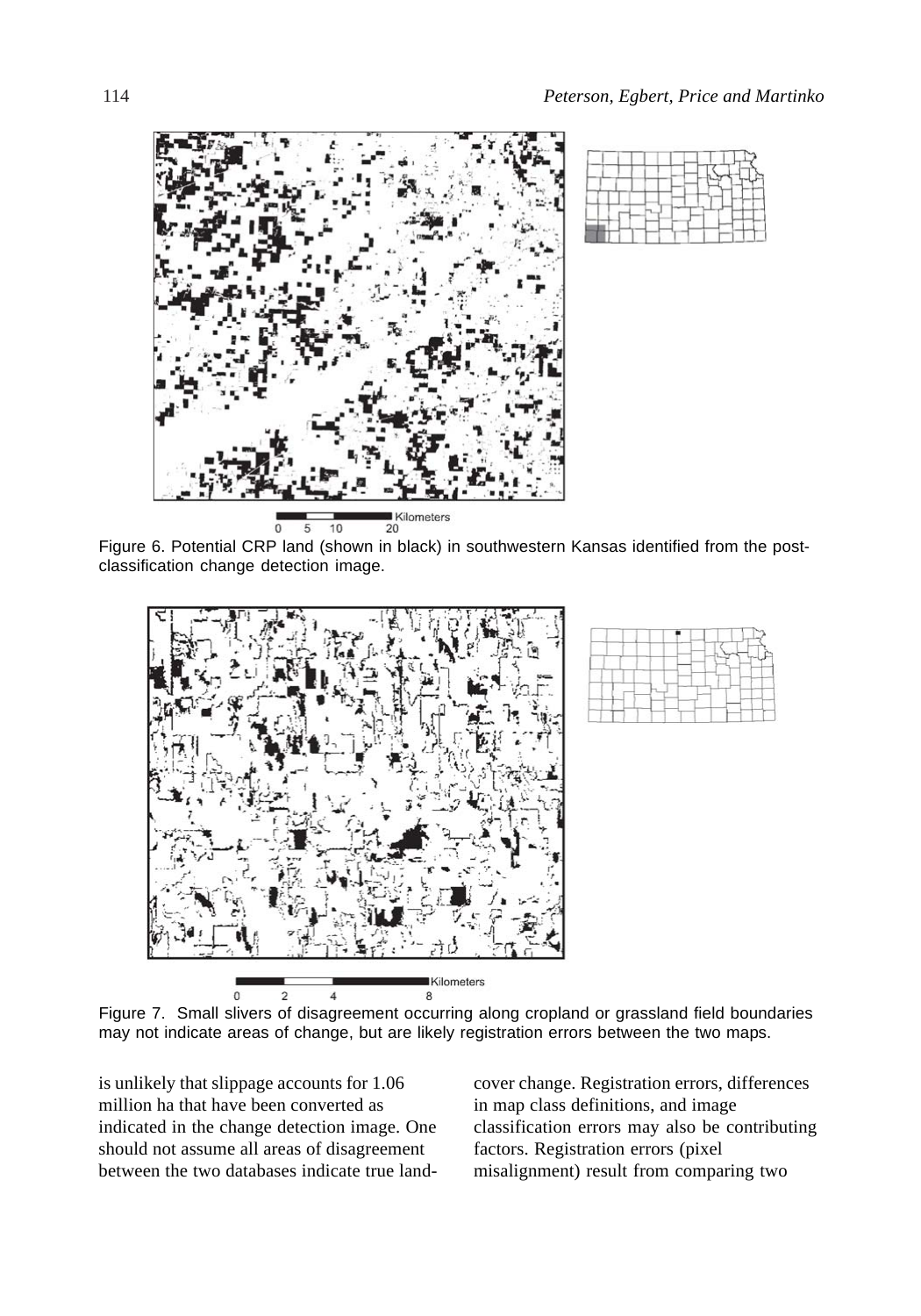Table 5. A comparison of "predicted CRP" and reported CRP values (in hectares) for 15 selected counties.

| Region            | County       | <b>Predicted</b><br>CRP | Reported<br>$CRP*$ |  |
|-------------------|--------------|-------------------------|--------------------|--|
|                   | <b>Brown</b> | 9,481                   | 4.443              |  |
|                   | Chase        | 3,191                   | 635                |  |
| Eastern<br>Kansas | Coffey       | 10,205                  | 4.839              |  |
|                   | Geary        | 4,112                   | 919                |  |
|                   | Neosho       | 12,382                  | 7,443              |  |
| Central<br>Kansas | Barton       | 15,427                  | 11,544             |  |
|                   | Lincoln      | 7,127                   | 7,844              |  |
|                   | Rice         | 8,790                   | 7.041              |  |
|                   | Russell      | 16.541                  | 21,010             |  |
|                   | Sumner       | 9,295                   | 3,348              |  |
| Western<br>Kansas | Finney       | 31,715                  | 23,430             |  |
|                   | Gray         | 26,460                  | 16,273             |  |
|                   | Kearny       | 28,025                  | 29,721             |  |
|                   | Morton       | 34,208                  | 35,922             |  |
|                   | Sherman      | 21,754                  | 16,860             |  |

\* Reported ha from 1986-1993 (Source: Economic Resource Service, 2000).

spatial databases created at different times using different preprocessing techniques (Gordon 1980). In this study, registration errors may account for a large percentage of the area reported as changing from grassland to cropland. Using a generalization technique, we eliminated areas changing from grassland to cropland that were less than 2 ha. Most of these areas were small slivers occurring along field boundaries (Fig. 7). As a result, areas shown as changing from grassland to cropland decreased by 19%. However, a large number of

registration artifacts still remained after the generalization process indicating the misalignment of pixels likely account for more than the 19% of areas changing from grassland to cropland. While a larger threshold would eliminate more "false" change, identifying the appropriate threshold is somewhat subjective and could also eliminate areas of true change.

To determine whether classification errors contributed to the large extents reported as changing from grassland to cropland, 170 areas shown as changing from grassland to cropland were randomly selected throughout the state and compared on-screen with the satellite imagery used to generate the KV map. Of the 170 selected sites, 95% were visually interpreted on the satellite imagery as being accurately mapped as cropland in the KV map. While overall accuracy levels were relatively high for both land-cover maps (91% and 88% for the KLCP and KV land-cover maps, respectively), the results suggest that the KLCP map may have misclassified some extents of cropland as grassland. The KLCP map used a single-date classification approach while the KV map used a multitemporal classification approach. Previous research at the KARS Program has shown that a multitemporal approach increases the spectral separability of vegetation types based on differences in vegetation phenology throughout the growing season (Egbert et al. 1995). The single-date classification approach may have limited the spectral separability of grassland and cropland resulting in classification errors. Furthermore, a study by Wardlow and Egbert (2001) showed that the KV database closely matched the amount of cropland in Kansas reported by the USDA. The USDA reported 10,090,775 ha of cropland in Kansas and the KV database mapped 10,293,104 ha during the same time period.

Another major difference detected between the two land-cover maps was the area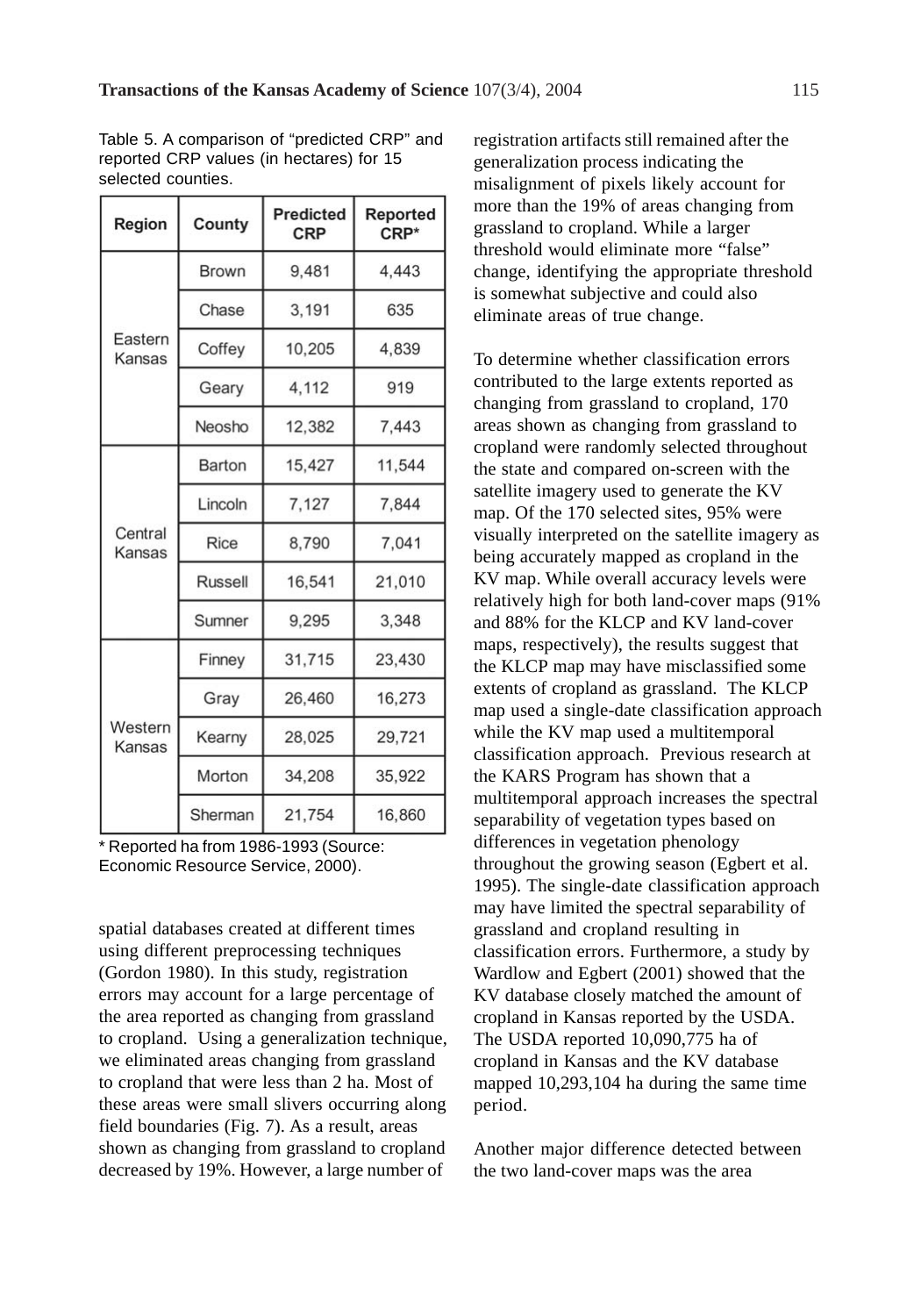classified as forest/woodland land-cover types. The KLCP database mapped 2.7% of the state as woodland and forest while the KV database mapped 8.0%. A study by the USDA (Leatherberry et al. 1999) reported that from 1981 to 1994, forested land in Kansas increased by 13%. Furthermore, the study estimated that there were 1.37 million ha of forest and land containing at least one tree per acre in Kansas in 1994. The 1.71 million ha of woodland and forest mapped in the KV database more closely matches the USDA's estimate of forest and woodland in Kansas than the 0.58 million ha mapped by the KLCP database.

While an increase for forest and woodland land-cover types due to natural vegetation growth (e.g. old field succession, juniper invasion, and fire suppression) may be expected, it is questionable that natural vegetation growth is the single contributing factor to the differences observed. Additionally, the KLCP database mapped areas as forest/woodland land-cover types that the KV database mapped as other land-cover types. Several factors contributed to the observed differences in mapped forest/ woodland land-cover types.

Differences in the methodologies used to generate the land-cover maps may be one contributing factor. As previously mentioned, the KLCP land-cover map used an unsupervised classification approach. Following the unsupervised classification, remote sensing analysts overlaid each spectral class on satellite imagery and used aerial photos to assign a land-cover type to each spectral class. When determining whether a spectral class should be assigned as woodland, density of the stand was one of the guidelines used. The density of the stand had to be greater than 80% cover to be labeled as woodland. Therefore, estimates of woodland from the KLCP map appear conservative. While woodland and forests were mapped in the KLCP database using stand density and

visual interpretation, woodland and forests in the KV database were mapped using supervised classification. While post-hoc techniques were used to refine the classification of floodplain forest and woodland types in the land-cover map, the classification was ultimately based on training sites collected in the field and the maximum likelihood classifier. However, in an effort to use recent cloud-free data, several TM scenes used in the generation of the KV map were from the flood year of 1993. As a result, there were multiple areas mapped as forest or woodland that appear to be inundated cropland and grassland on the satellite imagery. For example, areas surrounding Tuttle Creek near Manhattan, Kansas were classified as forest and woodland, but upon visual interpretation of non-flood year satellite imagery, most of these areas were actually cropland and grassland-cover types. Other areas that were erroneously classified as forest/woodlandcover types include contiguous areas in the Flint Hills that appear to be grassland cover types. It seems that such areas were spectrally confused with forest and/or woodland cover types due to land management practices, namely spring burning. These results indicate that the KV map likely overestimated forest and woodland cover types in several areas of Kansas.

#### **CONCLUSIONS**

The use of co-occurrence matrices and postclassification change detection analysis successfully identified historical and recent land-cover change in Kansas. Conversion of grassland to cropland was the most prominent historical land-cover change and some prairie types have been reduced in area more dramatically than others. While there have been dramatic land-cover changes in Kansas since European settlement, the data show that large tracts of natural vegetation still remain.

The most important recent land-cover change has been the conversion of cropland to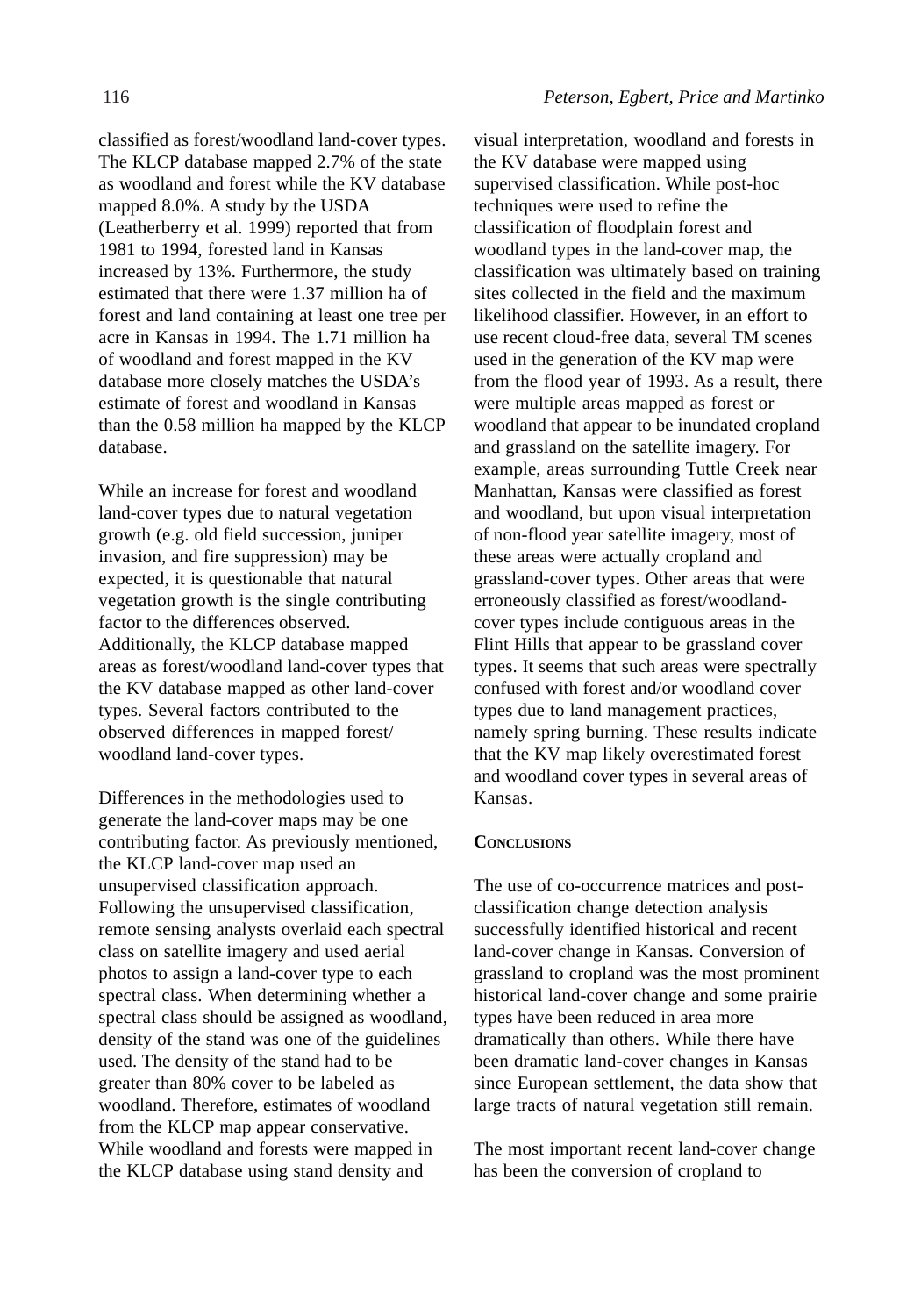grassland. Most of these areas were identified as land taken out of cultivation and enrolled in CRP. Meanwhile, changes in forest and woodland cover types were attributable to natural vegetation growth and differences in mapping techniques that resulted in conservative and liberal estimates of forest and woodland extents in the KLCP and KV maps, respectively.

Registration errors, classification methodologies (i.e. unsupervised vs. supervised), dates of satellite imagery, and class definitions used to generate the initial land-cover maps were additional factors examined in this paper. These factors contributed to reported areas of change in Kansas. Results from this study illustrate the importance of understanding how land-cover databases are generated in order to accurately interpret results from post-classification change detection analysis.

#### **ACKNOWLEDGEMENTS**

We thank the National Aeronautics and Space Administration (NASA) for financial support provided through the Great Plains Regional Earth Science Applications Center (GP-RESAC) at the Kansas Applied Remote Sensing Program of the University of Kansas and through NASA's Earth Science Enterprise program (grants NAGW 3810 and NAG 5- 4990). We further acknowledge financial and other assistance from numerous state and federal partners who made the Kansas Vegetation Map possible: Kansas State University; the Kansas GIS Policy Board; the Kansas Department of Wildlife and Parks; the Kansas Biological Survey; the National Aeronautics and Space Administration; the Biological Resources Division of the U.S. Geological Survey; the U.S. Environmental Protection Agency, Region 7; and the National Park Service.

#### **LITERATURE CITED**

- Anderson, J.R., Hardy, E.E, Roach, J.T. and Witmer, W.E. 1976. A land use and land cover classification system for use with remote sensor data. U.S. Geological Survey, Professional Paper 964, 27 p.
- Berlanga-Robles, C.A. and Ruiz-Luna, A. 2002. Land use mapping and change detection in the coastal zone of Northwest Mexico using remote sensing techniques. Journal of Coastal Research, 18(3), p. 514-522.
- Egbert, S.L., Peterson, D.L. Stewart, A.M., Lauver, C.L., Blodgett, C.F., Price, K.P. and Martinko, E.A. 2001. The Kansas GAP land cover map final report. Kansas Biological Survey, Report 99, 38 p.
- Egbert, S.L., Price, K.P., Nellis, M.D. and Lee, R. 1995. Developing a land cover modelling protocol for the High Plains using multi-seasonal Thematic Mapper imagery. In Proceedings, ASPRS/ACSM Annual Meeting, 27 February - 2 March, Charlotte, North Carolina, p. 836-845.
- Egbert, S.L., Lee, R., Price, K.P., Boyce, R., and Nellis, M.D. 1998. Mapping Conservation Reserve Program (CRP) grasslands using multi-seasonal Thematic Mapper imagery. Geocarto International 13(4), p. 17-24.
- Erickson, M.H. and Collins, K. 1985. Effectiveness of acreage reduction programs. In Agricultural Food Policy Review, p. 166-184. Research Service, U.S. Department of Agriculture.
- Gordon, S.I. 1980. Utilizing LANDSAT imagery to monitor land-use change: a case study in Ohio. Remote Sensing of Environment 9, p. 189-196.
- Howarth, P.J. and Wickware, G.M. 1981. Procedures for change detection using Landsat digital data, International Journal of Remote Sensing 2(3), p. 277-291.
- Jensen, J.R. 1996. Introductory digital image processing: A remote sensing perspective.